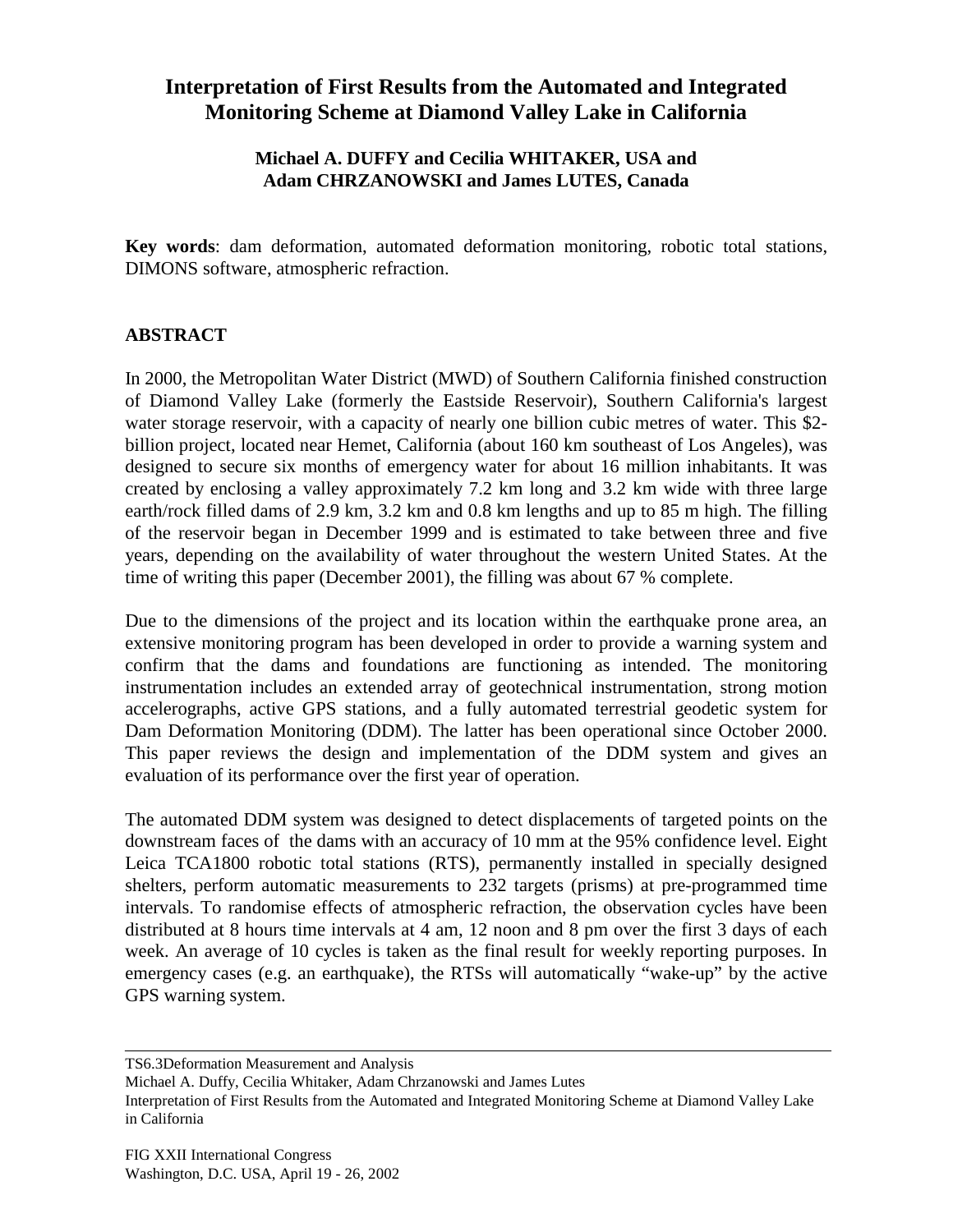All functions of RTSs, automatic data collection, and automatic data processing are controlled by DIMONS software developed at the University of New Brunswick. DIMONS performs an automatic data reduction (station adjustments, EDM corrections), identification of unstable reference or RTS points using the iterative similarity weighted transformation and automatically updates and displays the coordinates of the targets after each cycle of observations. The stations are remotely operated via a wireless LAN radio network and TCP/IP connections to the industrial "black box" computer at each station. The collected data and updated coordinates are available immediately for analysis at the MWD office located 120 kilometres away.

At the time of writing this paper (December 2001), all robotic total stations and the supporting DIMONS software have worked well above expectations since October 2000. They have supplied reliable weekly data without any major interruptions within the designed accuracy. Recently, occasional problems have occurred with the power supply (batteries rechargeable by solar energy). The problem has been solved by minimising the power draw by the industrial computers at RTS locations and slightly modifying the schedule of observations. The effects of refraction, as expected, proved to produce significant errors in individual cycles at some targets. They are, however, well randomised and minimised by taking an average of ten cycles every week as the final reporting result.

## **CONTACT**

Michael A. Duffy Metropolitan Water District of Southern California 2210 E. Alosta Ave./Route 66 Glendora, California 91740-4673 USA Tel. + 1 909 392 2539 Fax + 1 909 392 2464 E-mail: mduffy@mwdh2o.com

Cecilia Whitaker Metropolitan Water District of Southern California 2210 E. Alosta Ave./Route 66 Glendora, California 91740-4673 USA Tel. + 1 909 392 2591 Fax +1 909 392 2464 E-mail: cwhitaker@mwdh2o.com

TS6.3Deformation Measurement and Analysis

Michael A. Duffy, Cecilia Whitaker, Adam Chrzanowski and James Lutes Interpretation of First Results from the Automated and Integrated Monitoring Scheme at Diamond Valley Lake in California